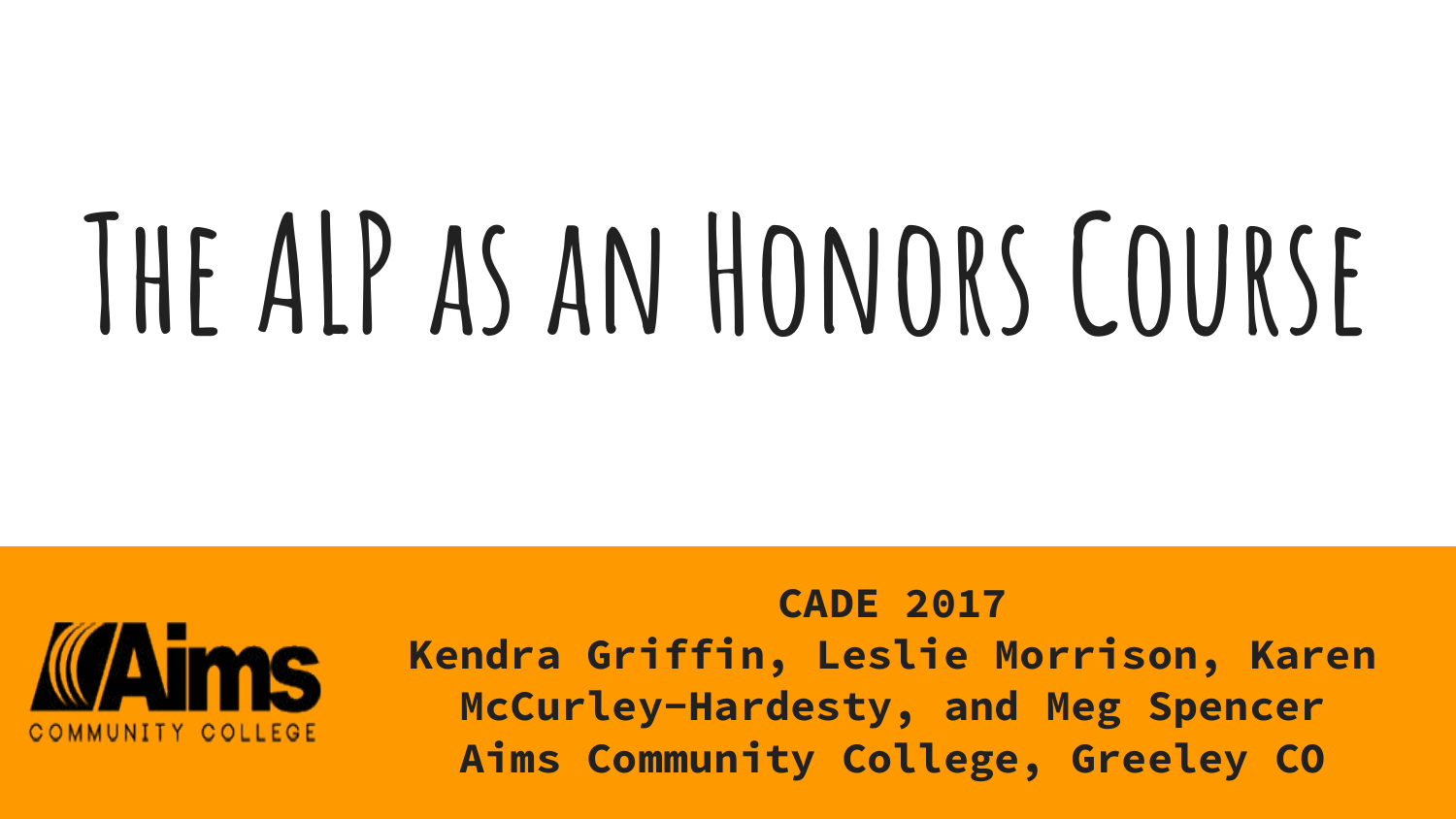## STUDENT AS AGENT



### **transforming YOUR STUDIO INTO an honors course**

http://www.greenmedinfo.com/sites/default/files/ckeditor/Sayer%20Ji/images/brain\_regeneration\_gingko\_biloba.j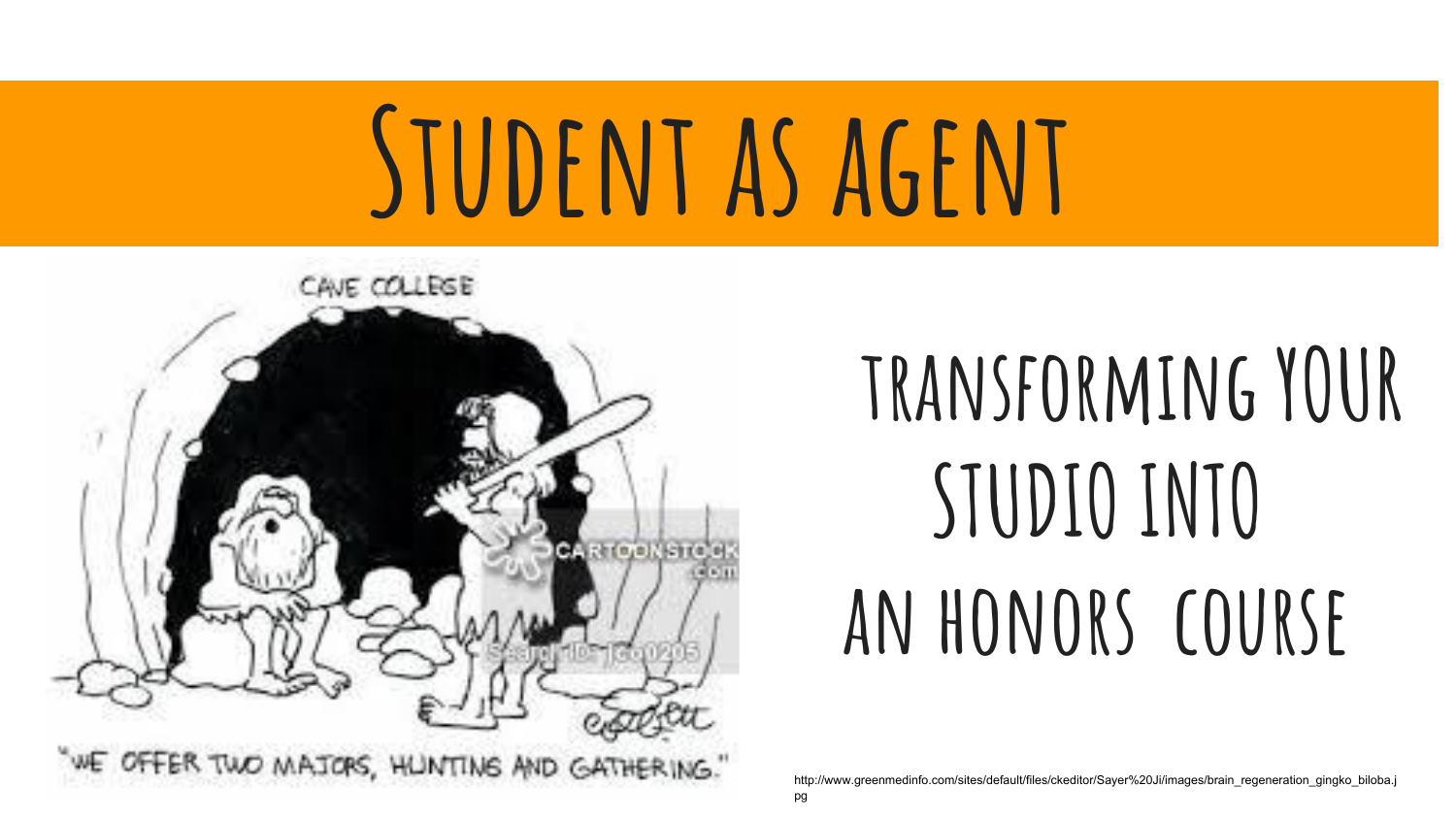# **Create an honors atmosphere**



An honors atmosphere creates an "open invitation to explore and inquire fearlessly [...]and, in the process, develop a love of excellence and to reach new and profoundly satisfying levels of scholarly achievement and self-understanding."

*Richard J. Cummings University of Utah*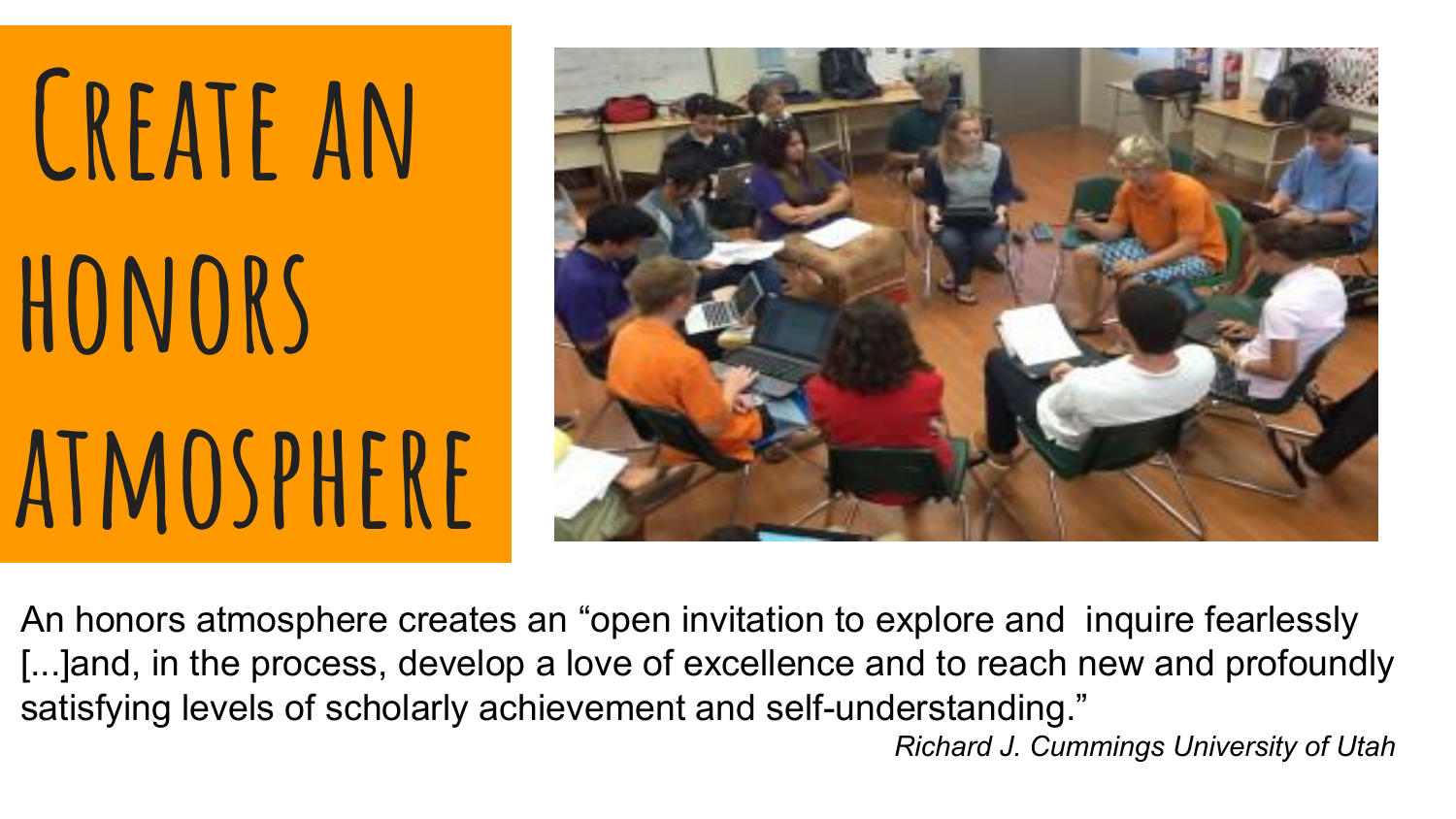### **Why i avoid grammar in week one**

- Demonstrate relevance to first 121 assignment
- Engender confidence/reduce anxiety
- Engage with writing AND reading
- Encourage peer relationships

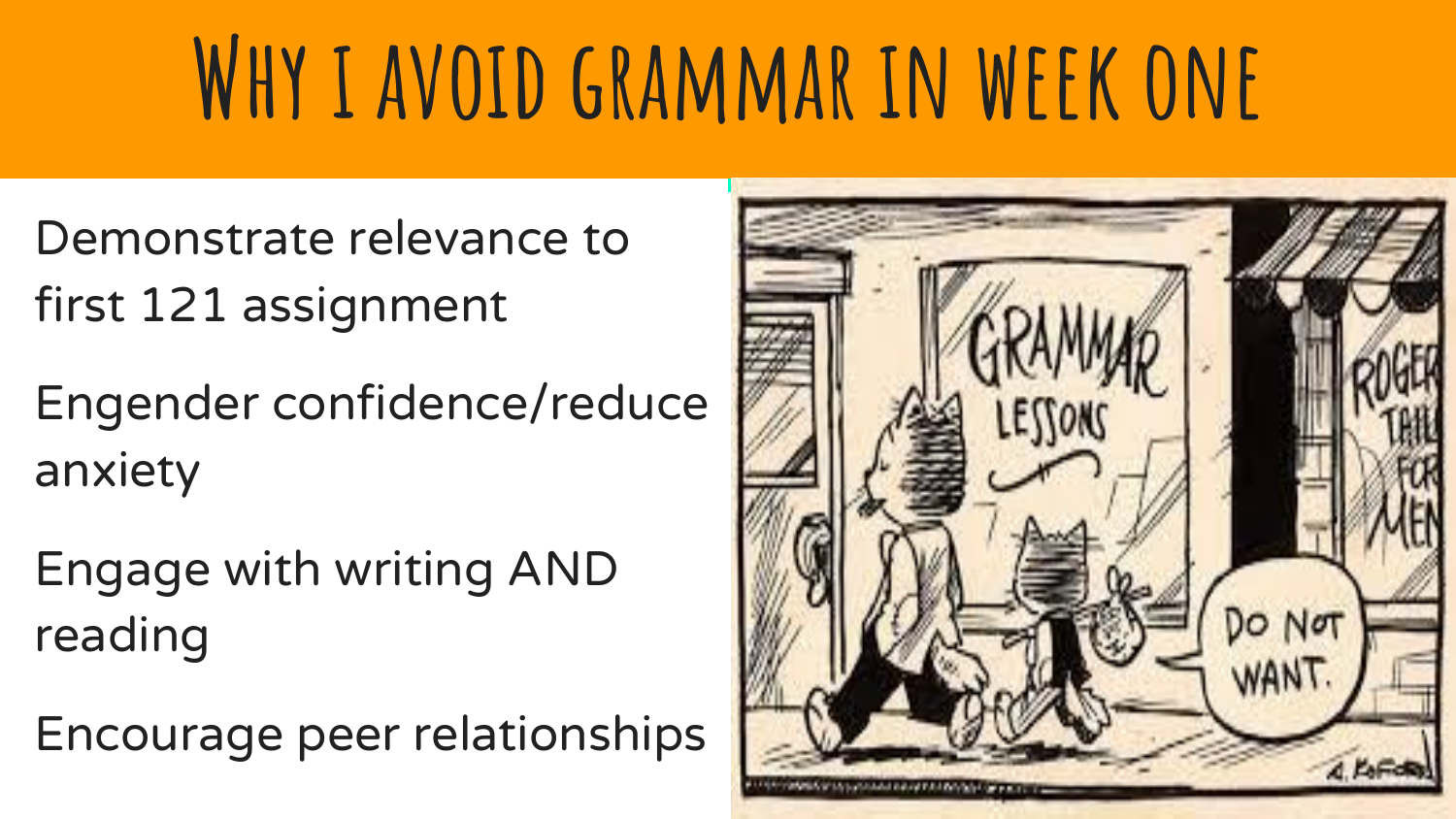### **Move students around campus!**

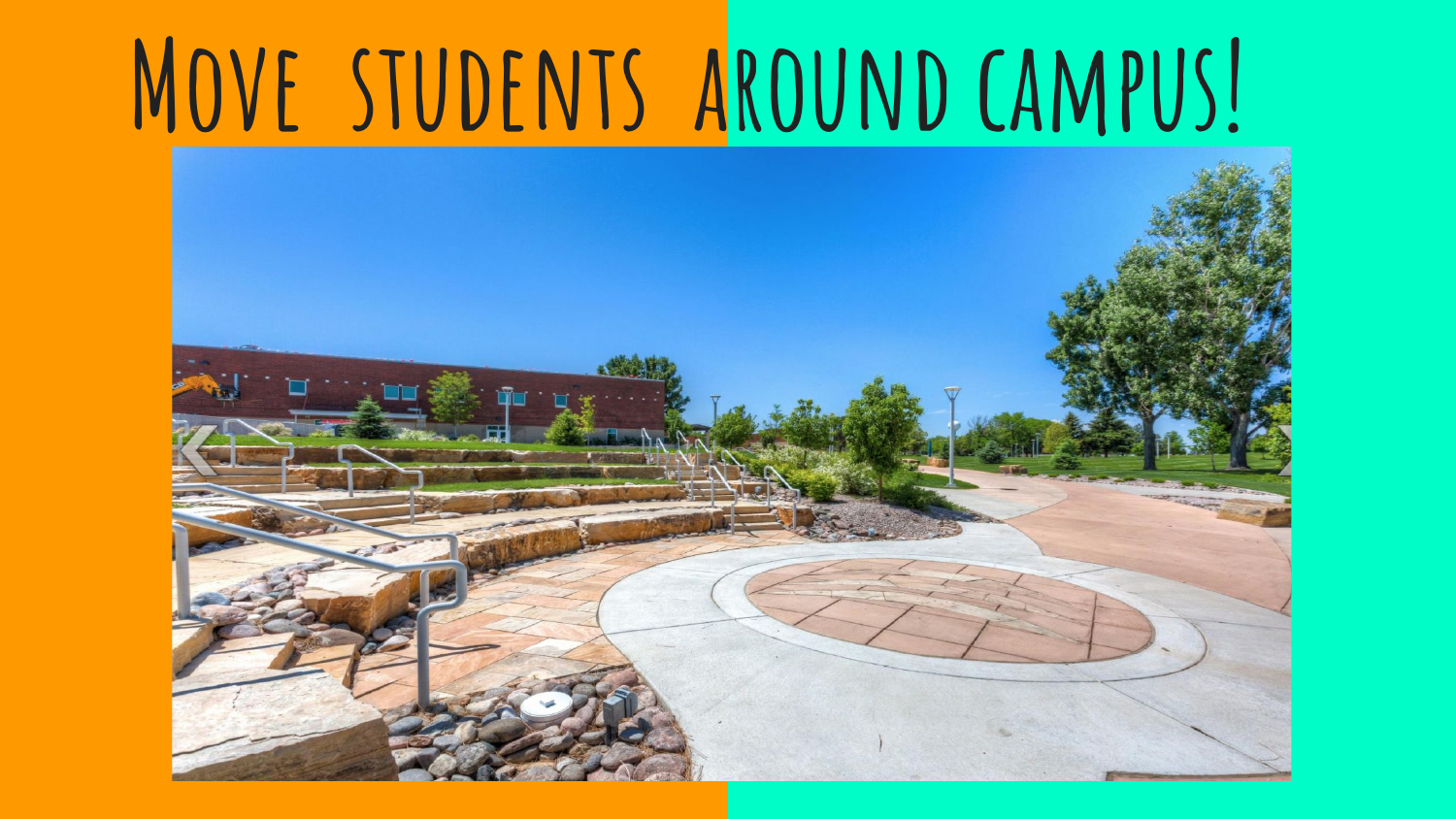### **Maintain momentum**



121 activities that rely upon expertise of ALP students

Leadership and agency

Discourse and peer troubleshooting

Contextualized prompts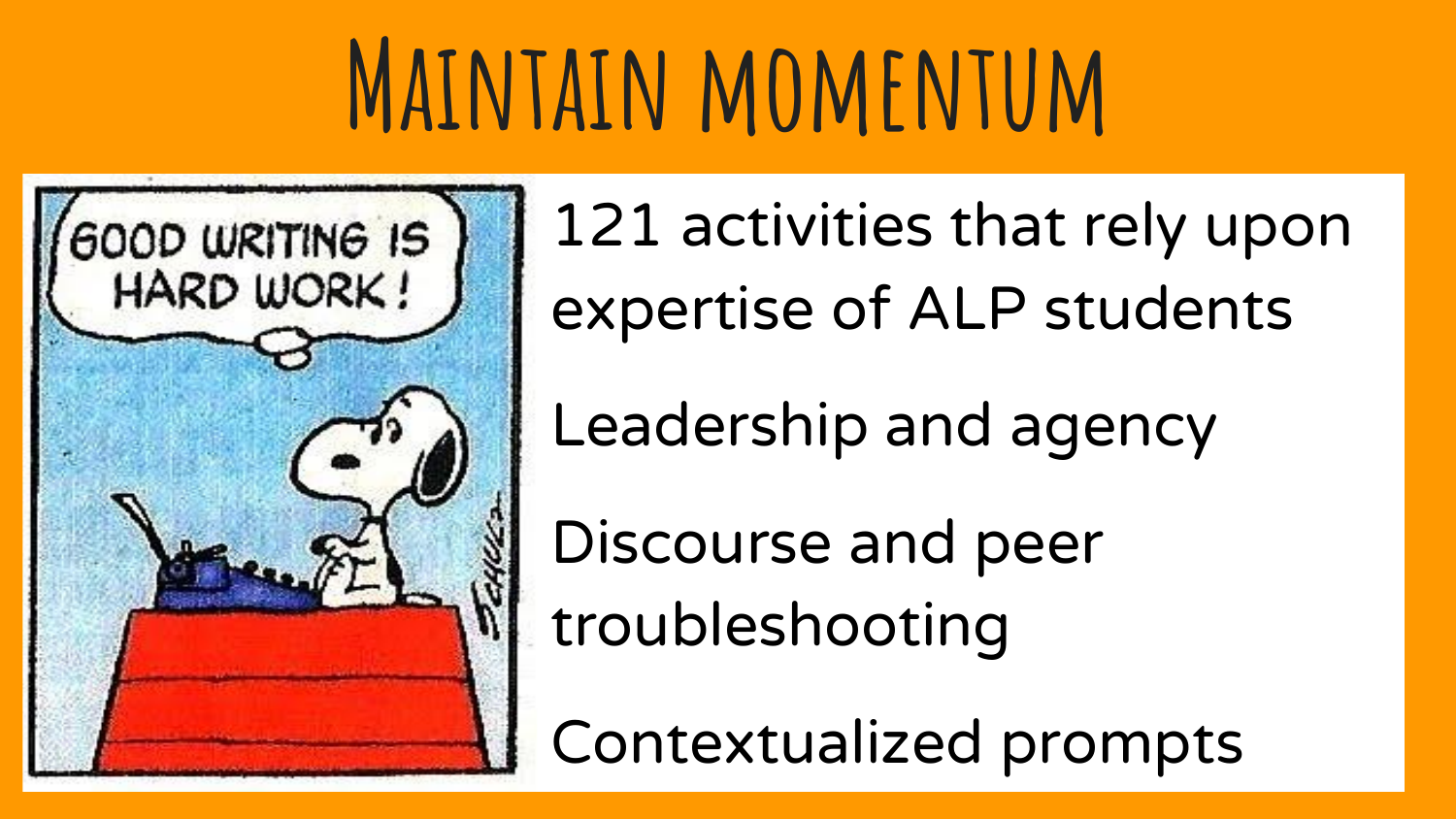## **Metacognition**

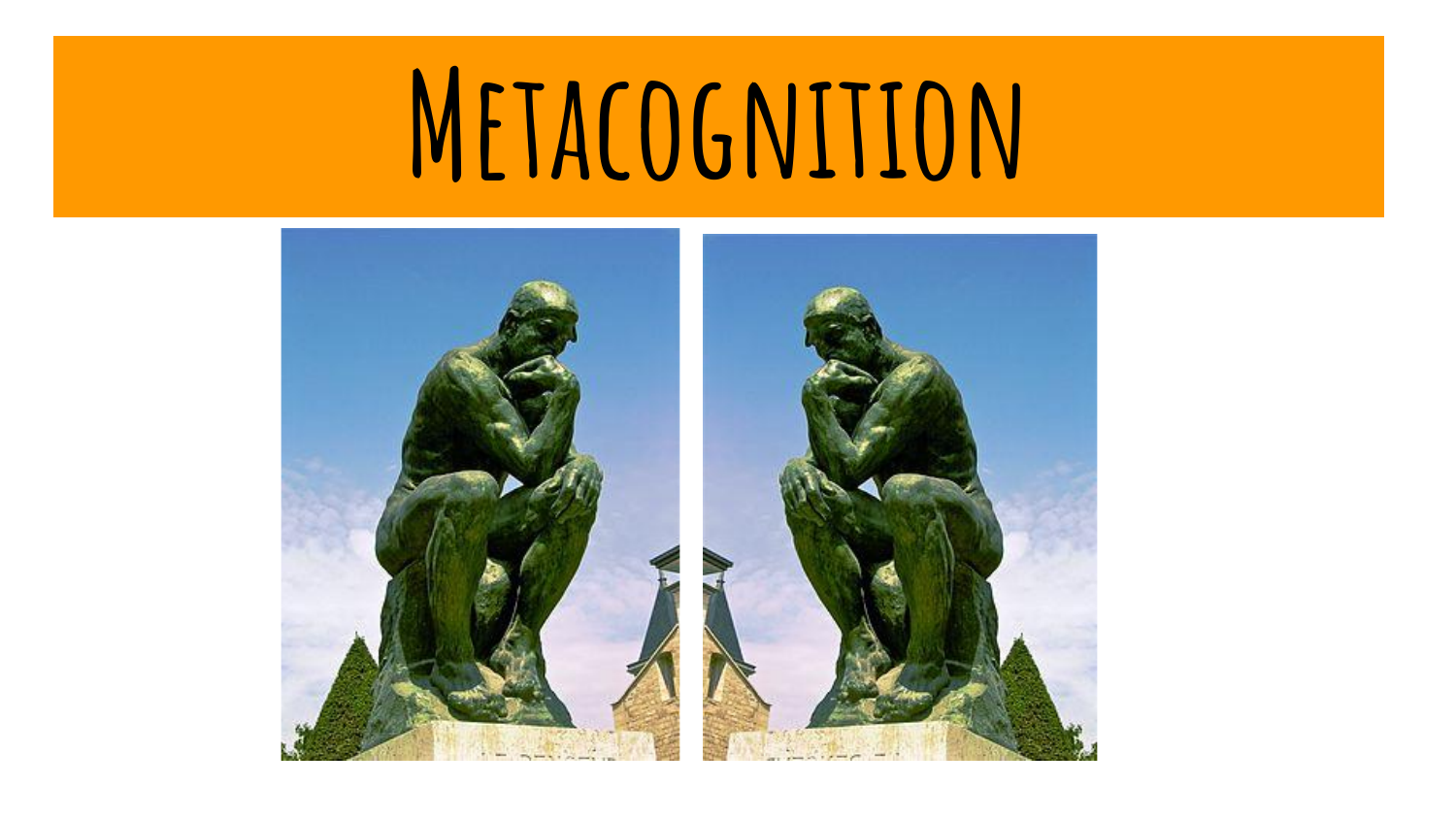### **Reflection and the Honors mindset**

#### "Reflection becomes a habit of mind, one that transforms." \*

\*Kathleen Blake Yancey, Reflection In the Writing Classroom, 12.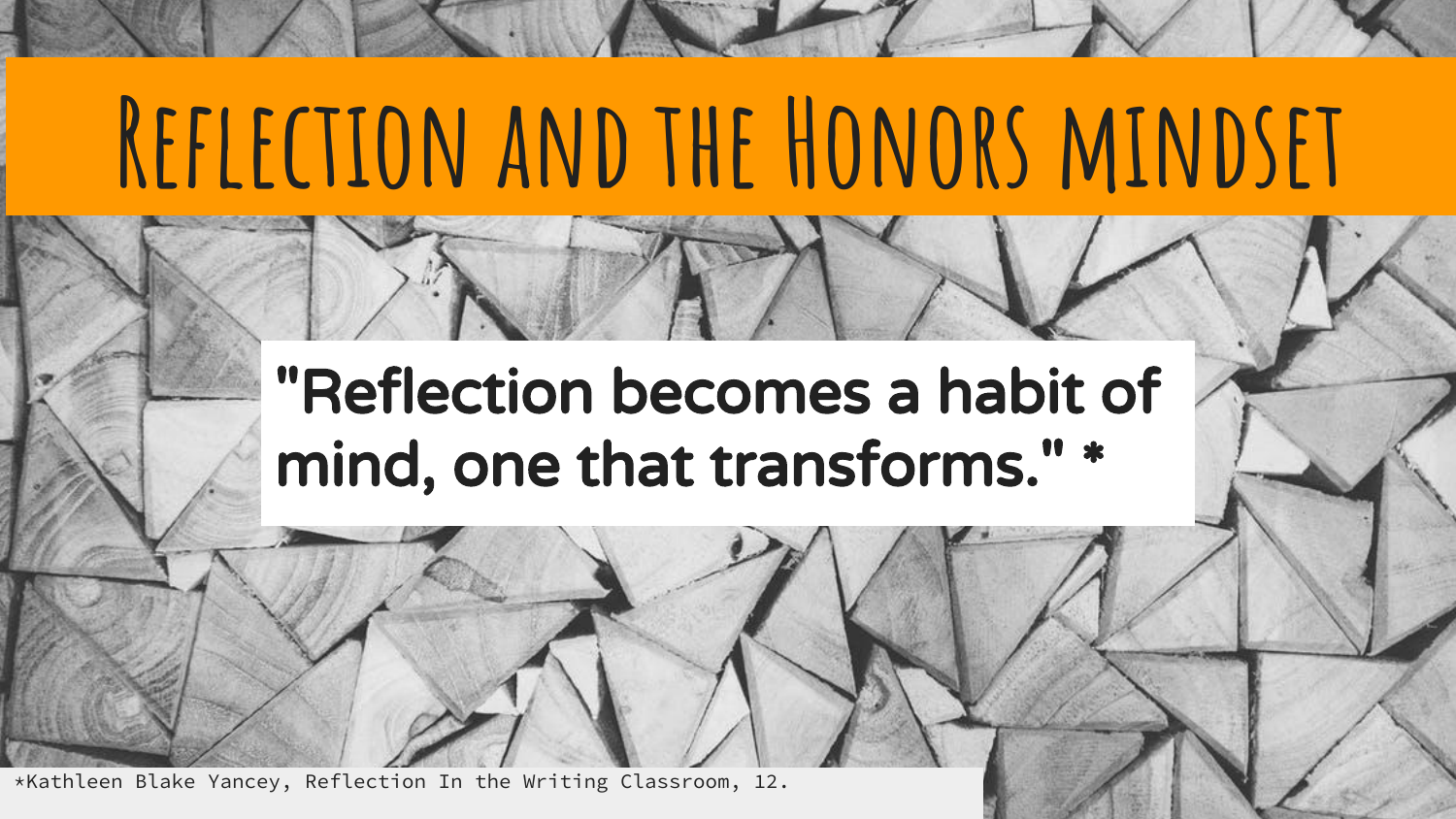### **Reflection and deliberate learning**

"Deliberate learning…strengthens one's self-efficacy by reducing a person's experience of uncertainty about being capable to complete such tasks competently and effectively." \*\*

\*\*Di Stefano et al, "Making Experience Count," 9.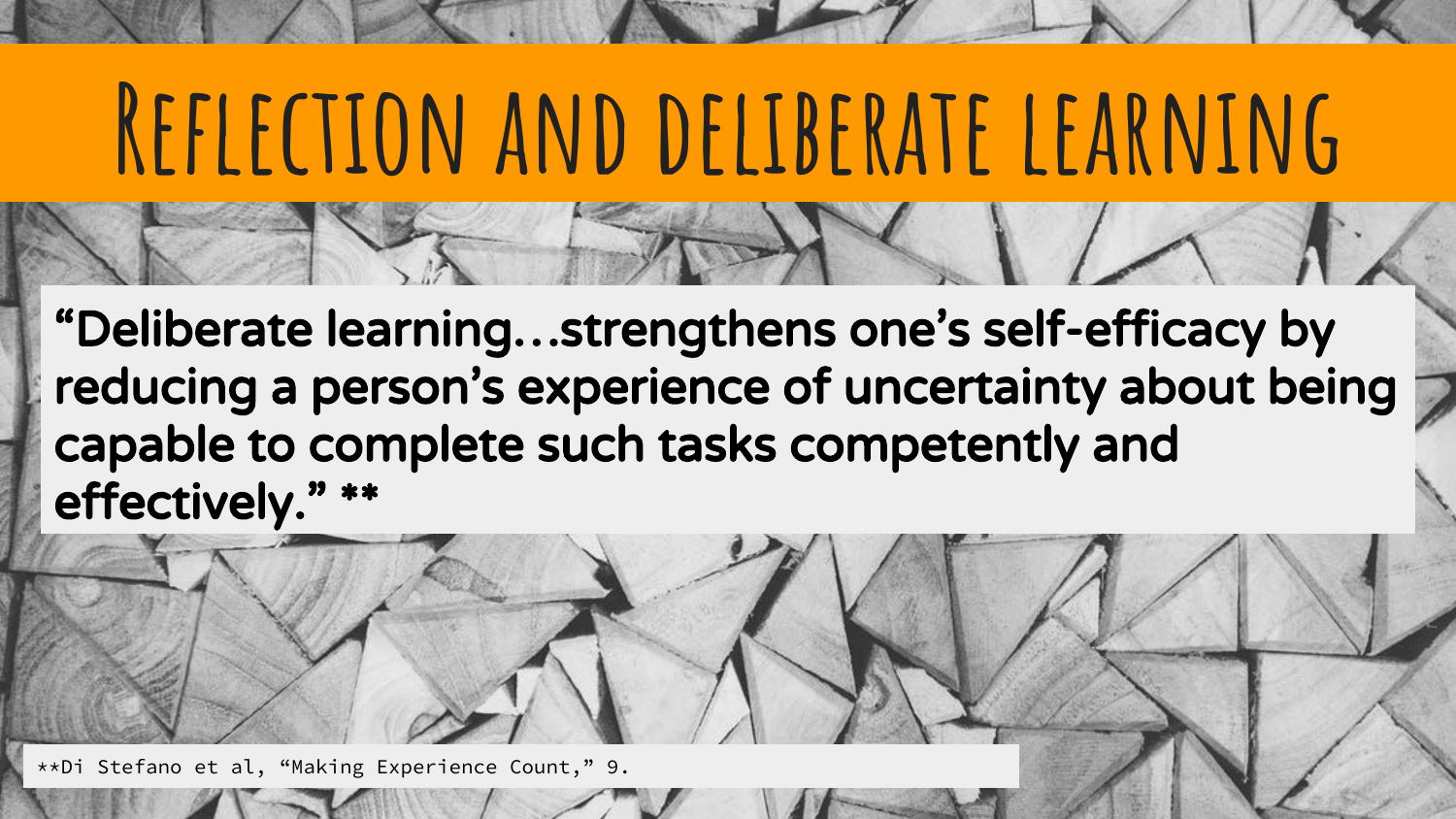#### **TOO MANY BOOKS**

#### **NOT ENOUGH TI** DIYLOL.COI

**Choose Your Own Adventure in Reading**

#### Importance of Pleasure Reading

- **●** Reading Comprehension
- **●** Writing Style
- **●** Vocabulary
- **●** Spelling
- **●** Grammar

(Krashen)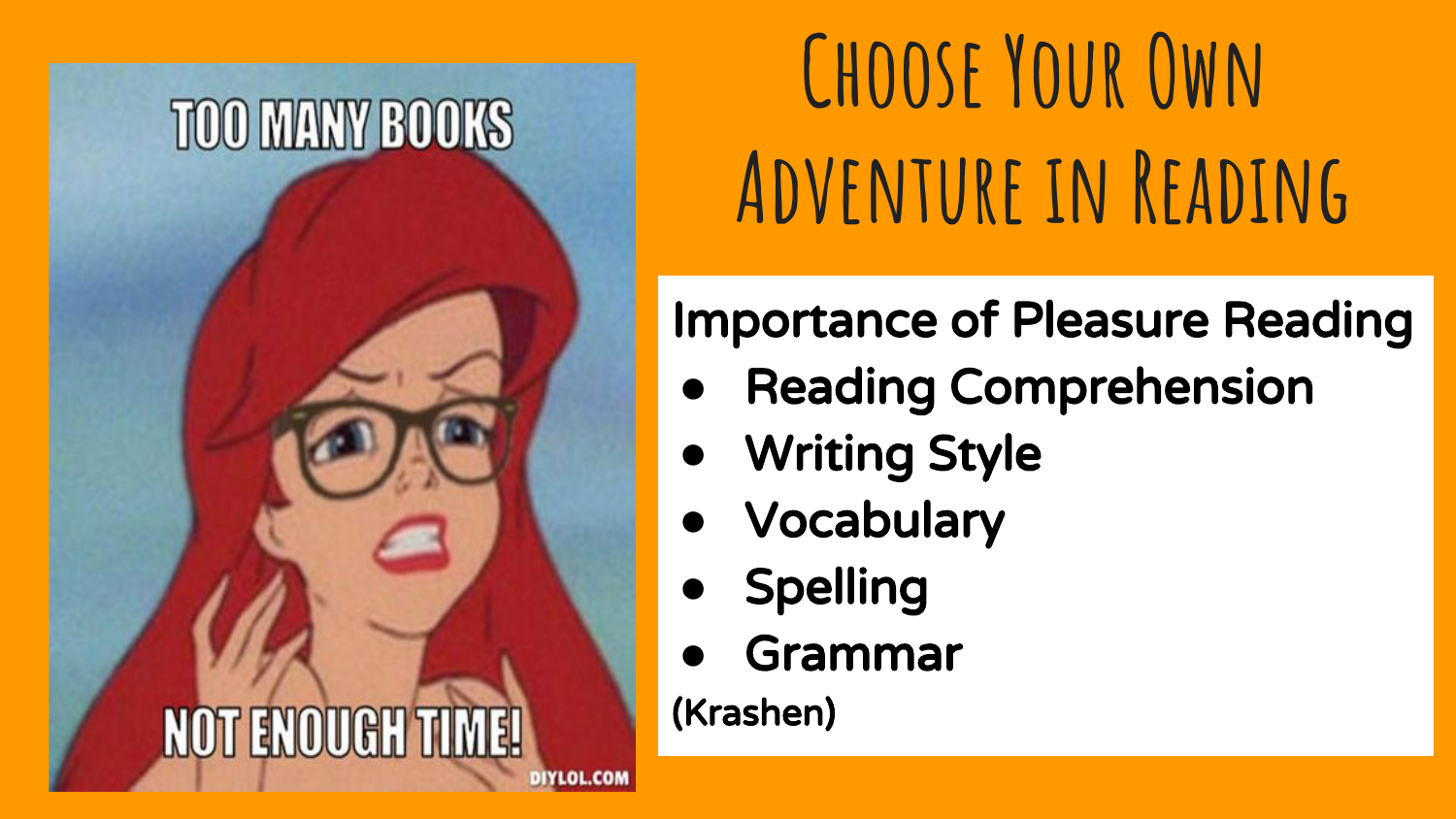### **STudent REsponses**

- Pre-Project
- 1. Excitement
- 2. Dread
	- a. Does not enjoy reading
	- b. Never read an entire book
	- c. Has trouble with reading/is a slow reader

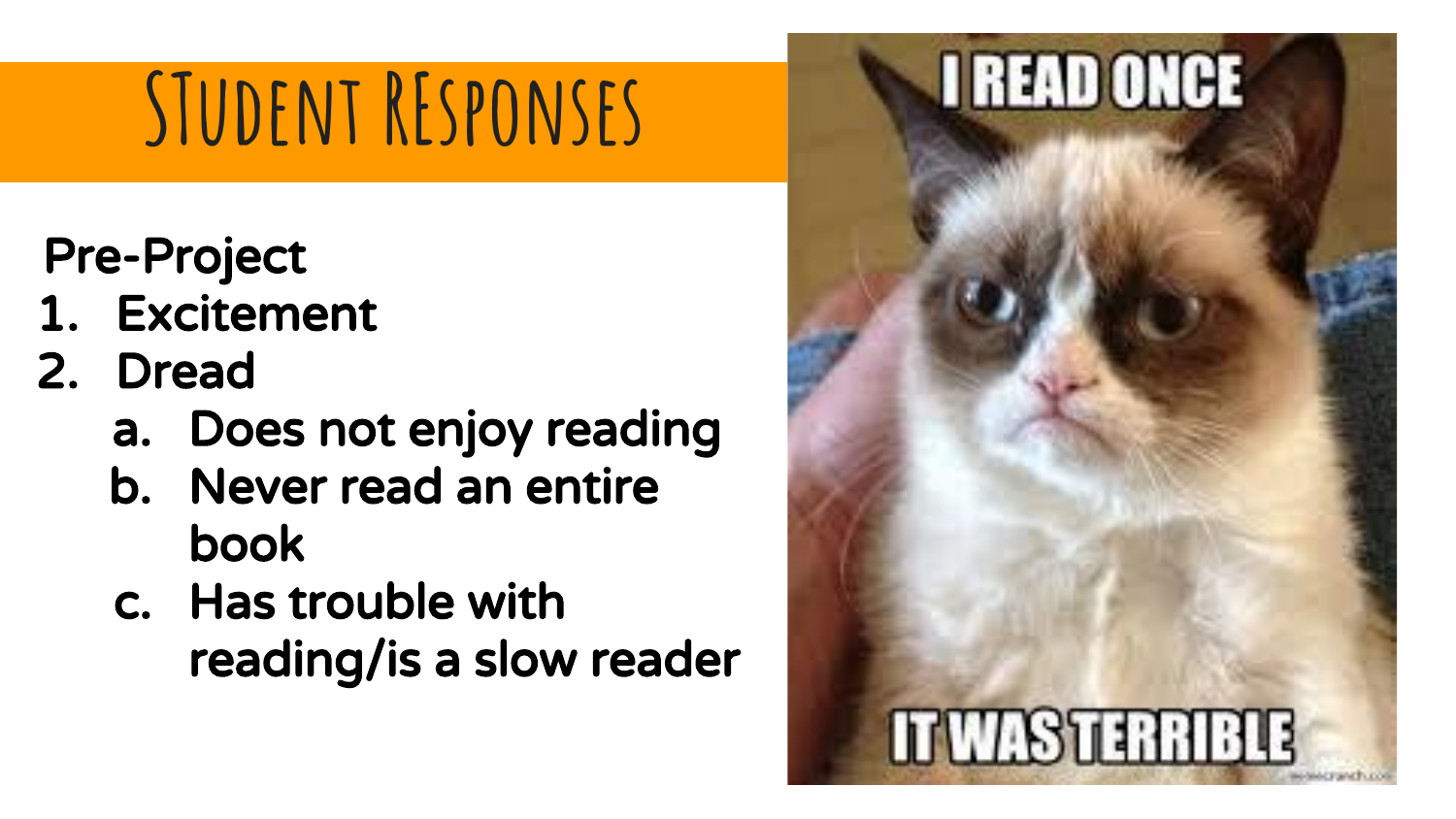### **STudent REsponses**

#### During Project

- 1. Creates community
- 2. Addresses affective domain

#### Post-Project

- 1. Excitement
	- a. Read a book for the first time
	- b. Find author/genre they love
	- c. Read each other's books

THAT MOMENT WHEN YOU FINISH A BOOK, LOOK AROUND, AND REALIZE THAT EVERYONE IS **JUST CARRYING ON WITH** THEIR LIVES...



AS THOUGH YOU DIDN'T **JUST EXPERIENCE EMOTIONAL TRAUMA AT THE HANDS** OF A PAPERBACK.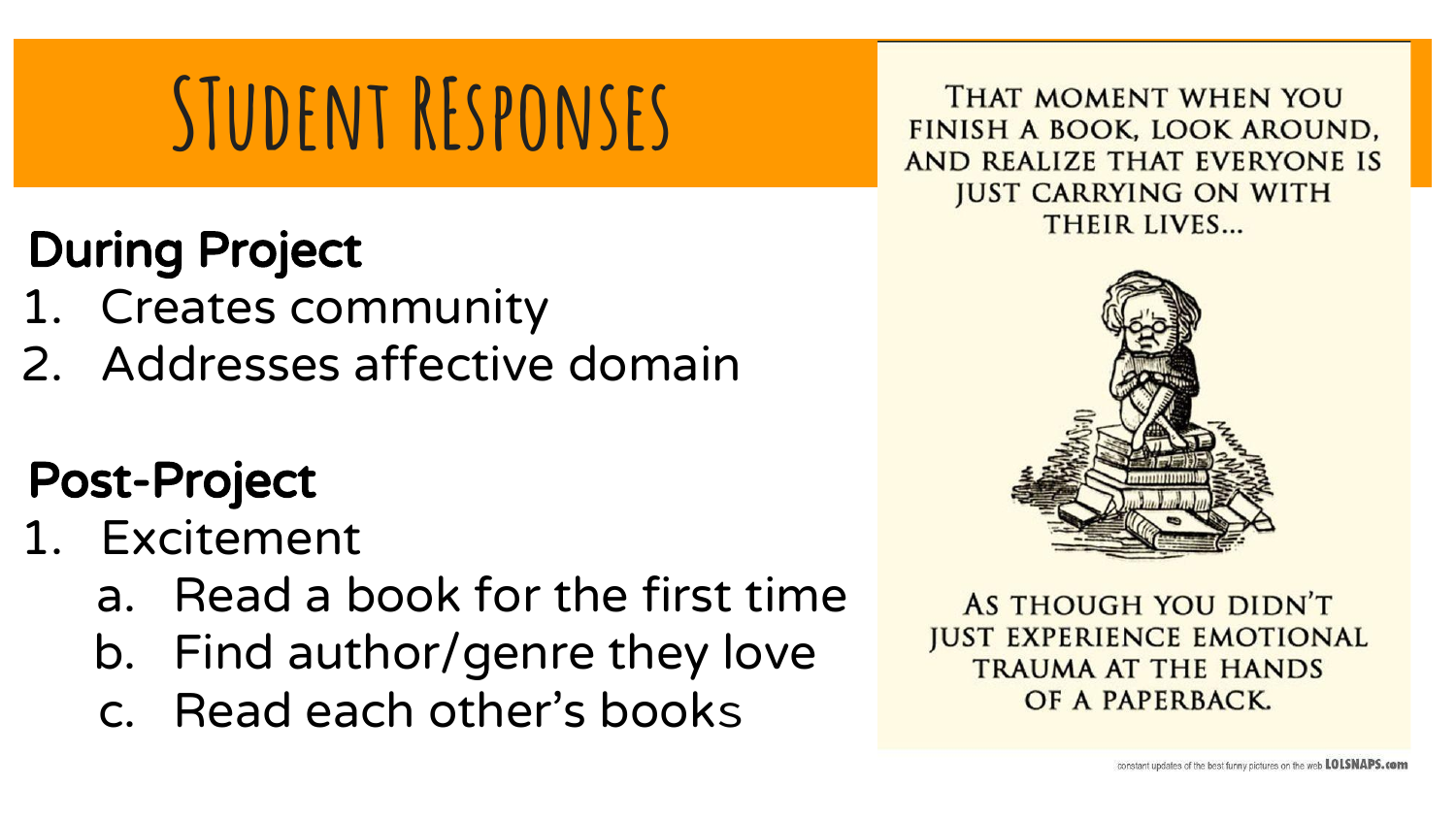### **affective domain--what is it?**



When faced with new ideas, individuals, cultures, content, what are students' "attitudes of awareness, interest, attention, concern, and responsibility?" Indiana University

- ❖ Novice learners need help in developing their affective domain.
- $\cdot$  That emotional stuff that impacts learning- decision making, responding to tough decisions, dealing with ambiguity and the unexpected.
- ❖ Aristotle: "all the feelings that so change as to affect their judgments, and that are also attended by pain or pleasure." Fredericks: p. 5 \*Qtd in Brett, Amy M. et al. Overview of the Affective Domain (2003).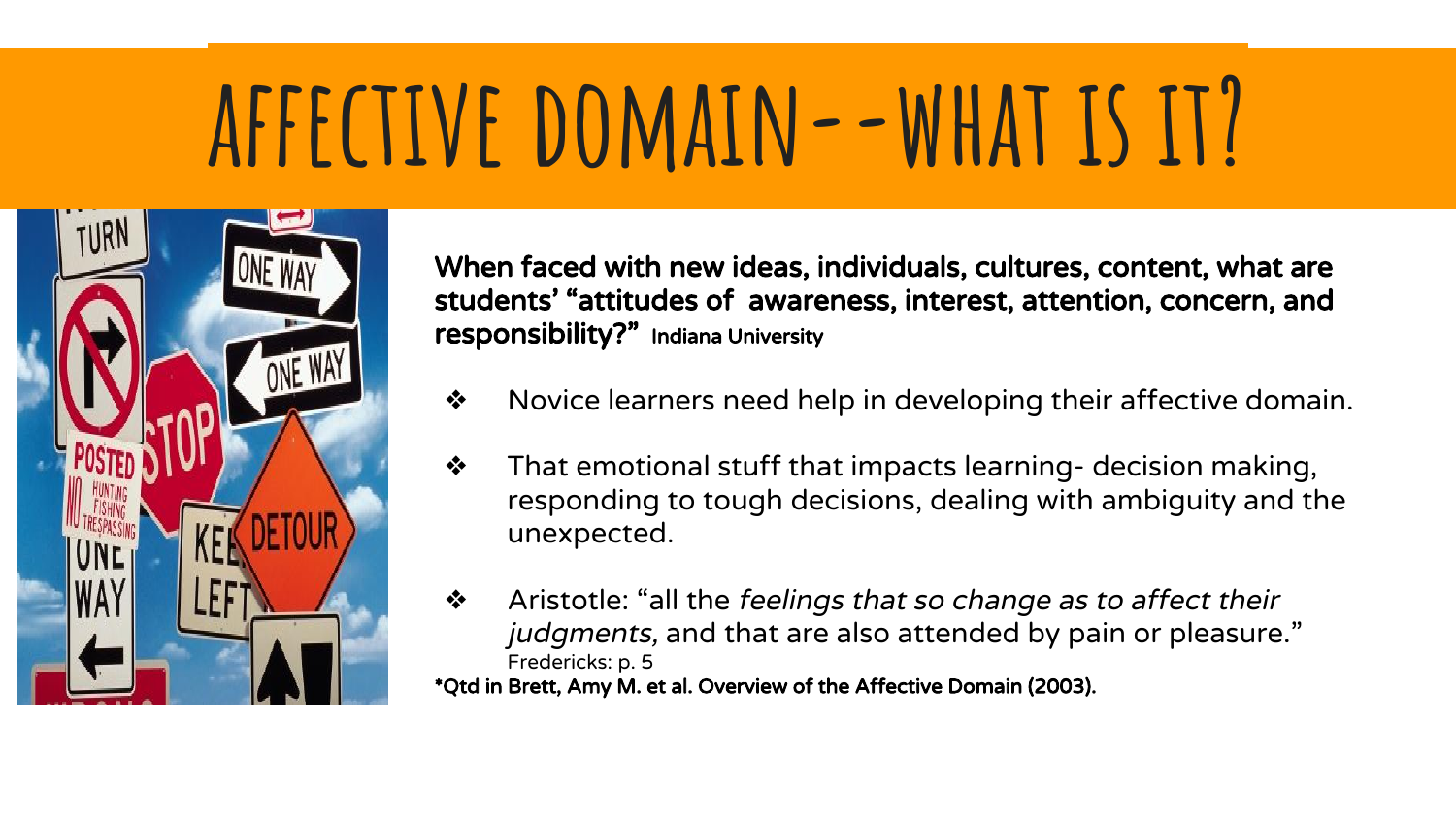### **affective domain**

| <b>Receiving</b>                                                 | <b>Responding</b>                                                                                 | Valuing                                                                         | Organizing/<br>Contextualizing                                                | Internalizing<br><b>Values</b>                                          |
|------------------------------------------------------------------|---------------------------------------------------------------------------------------------------|---------------------------------------------------------------------------------|-------------------------------------------------------------------------------|-------------------------------------------------------------------------|
| Being aware of or<br>sensitive to ideas or<br>phenomena          | Actively responding to<br>or showing new<br>behaviors as a result<br>of new ideas or<br>phenomena | Showing involvement<br>or commitment                                            | Integrating values into<br>one's priorities or set<br>of values               | Acting in accordance<br>with the new value                              |
| <b>SAMPLE VERBS</b><br>Accept<br>Acknowledge<br>Attend<br>Listen | <b>SAMPLE VERBS</b><br>Clarify<br>Contribute<br>Question<br>React<br>Respond                      | <b>SAMPLE VERBS</b><br>Demonstrate<br>Join<br>Justivy<br>Participate<br>Support | <b>SAMPLE VERBS</b><br>Commit<br>Modify<br>Prioritize<br>Reconcile synthesize | <b>SAMPLE VERBS</b><br>Act<br>Display<br>Exhibit<br>Perform<br>Practice |

<http://cssl.osu.edu/posts/documents/blooms-taxonomycogaff.pdf>

Adapted from: Krathwohl, D., Bloom, B., & Masia, B. (1956) *Taxonomy of educational objectives. Handbook II: Affective domain*. New York: David McKay.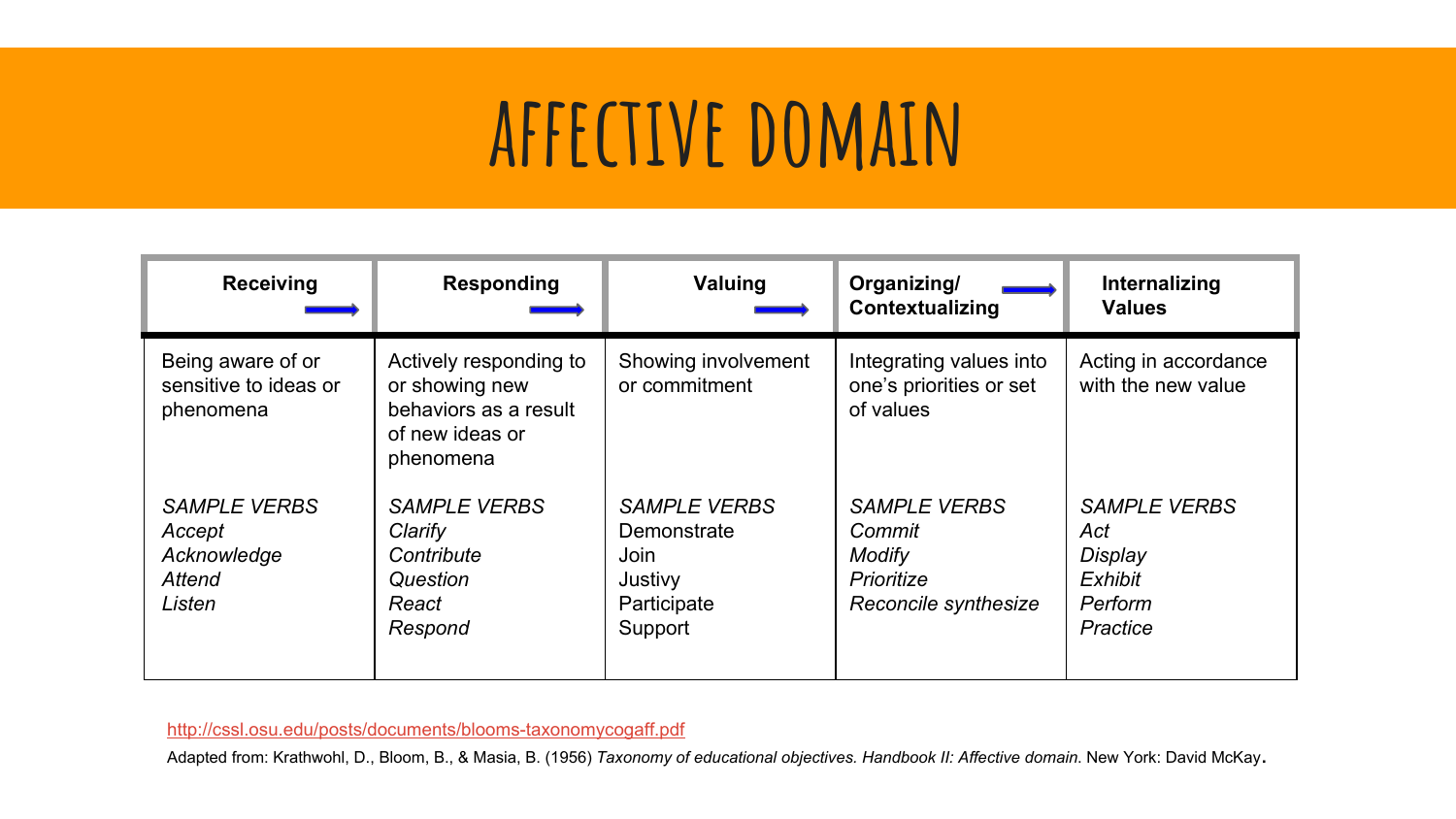### **CREATE COMMUNITY WITH LEARNER-CENTERED AFFECTIVE DOMAIN ACTIVITIES**

#### SUGGESTED READINGS PRE-READ >READ >DISCUSS >WRITE/CREATE > REFLECT GRIT/SELF EFFICACY House on Mango Street, Sandra Cisneros

The Distance Between Us, Reyna Grande

[http://reynagrande.com/wp-content/uploads/2014/08/Lesson-Plans-for-The-Distance-Bet](http://reynagrande.com/wp-content/uploads/2014/08/Lesson-Plans-for-The-Distance-Between-Us-sdcc.docx) [ween-Us-sdcc.docx](http://reynagrande.com/wp-content/uploads/2014/08/Lesson-Plans-for-The-Distance-Between-Us-sdcc.docx)

#### DECISION MAKING- THE BATTLE OF EMOTIONS AND LOGIC

Emotional Mastery: The Gifted Wisdom of Unpleasant Feelings

Dr. Joan Rosenberg <https://tedxsantabarbara.com/2016/joan-rosenberg/>

Epictetus: Enchiridion (with a Selection from the Discourses) [Translated by George Long with an Introduction by T. W. Rolleston]

LOVE/POWER/VALUES "The Lady or the Tiger," Frank Stockton

GROWTH MINDSET: The New Science of Learning: How to Learn in Harmony with your Brain Tony Doyle and Todd Zakrajsek



Coach learners in discovering their current values & attitudes, how those impact their intellectual growth and emotional well being and grit.